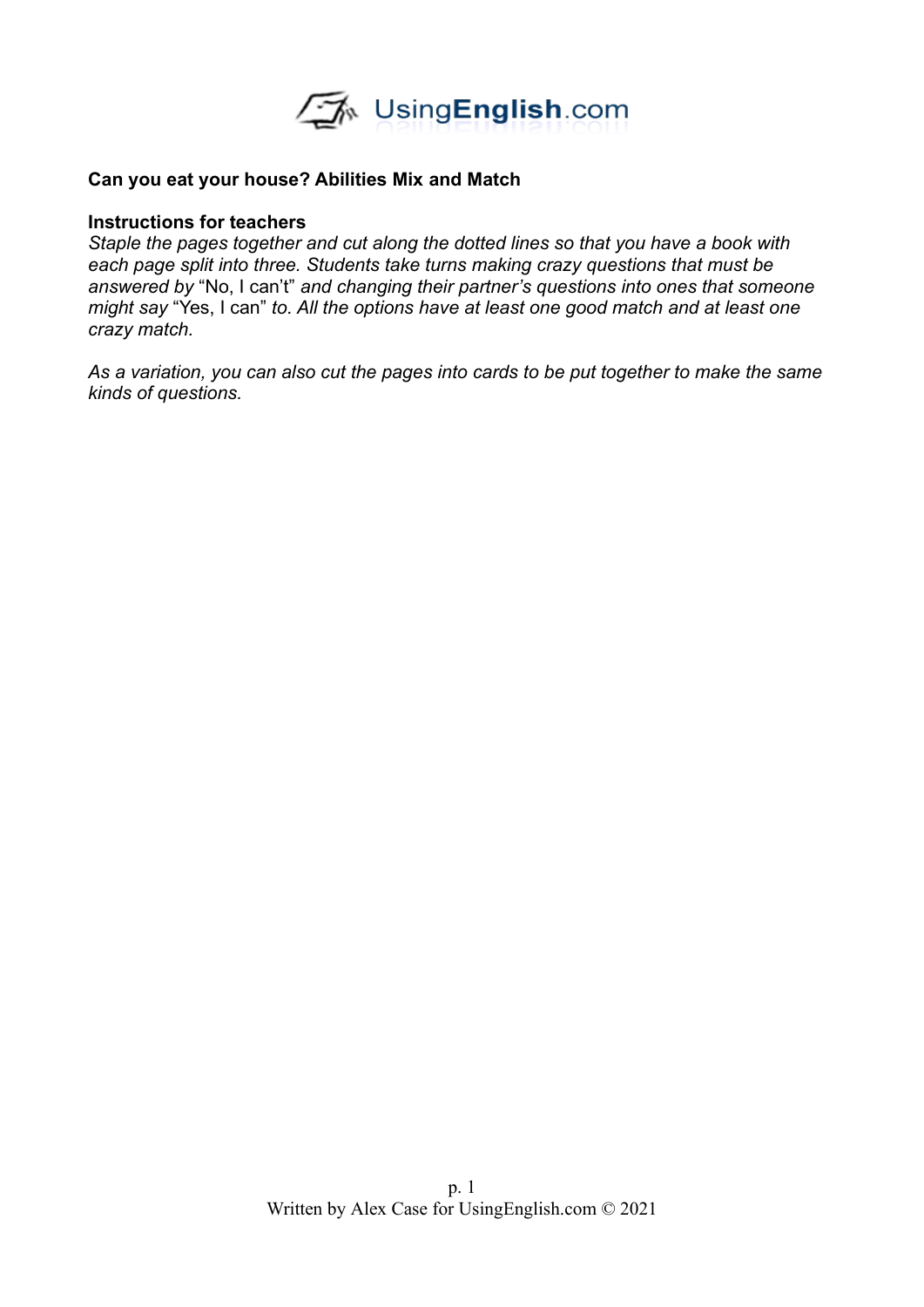

-----------------------

# bring me

-----------------------

#### a tree?

p. 2 Written by Alex Case for UsingEnglish.com © 2021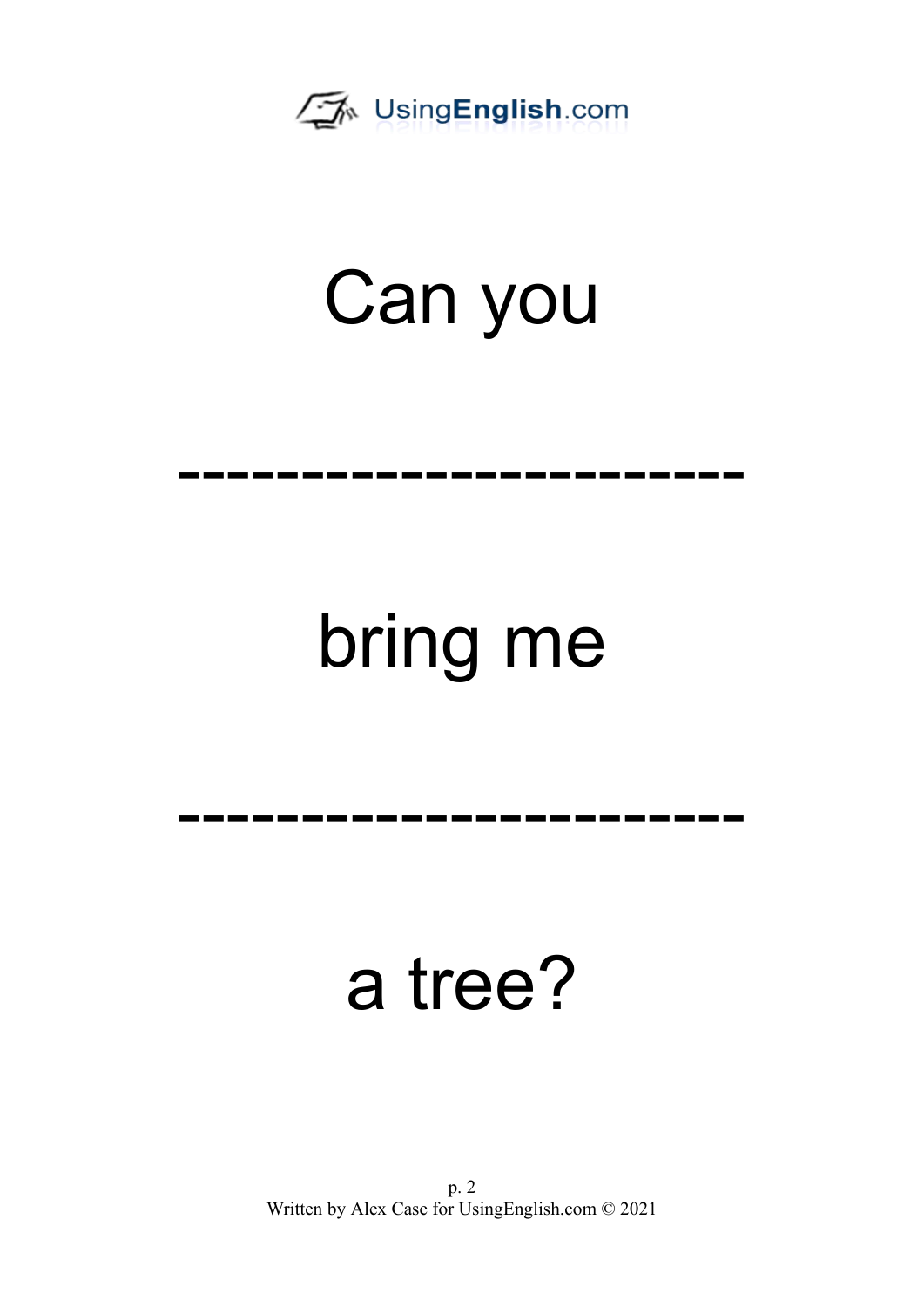

-----------------------

## catch

-----------------------

## a bicycle?

p. 3 Written by Alex Case for UsingEnglish.com © 2021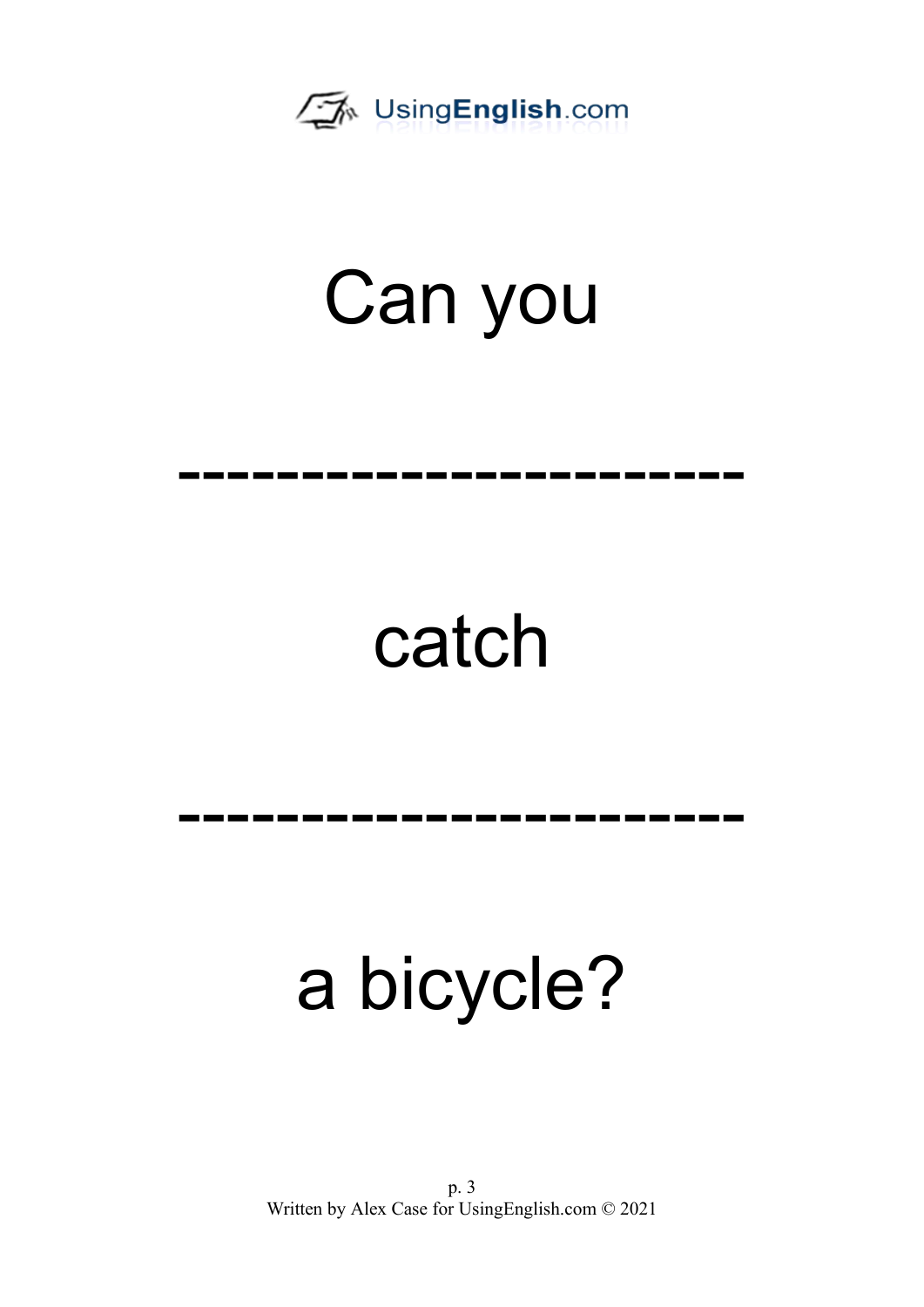

-----------------------

#### clean

## -----------------------

## a butterfly?

p. 4 Written by Alex Case for UsingEnglish.com © 2021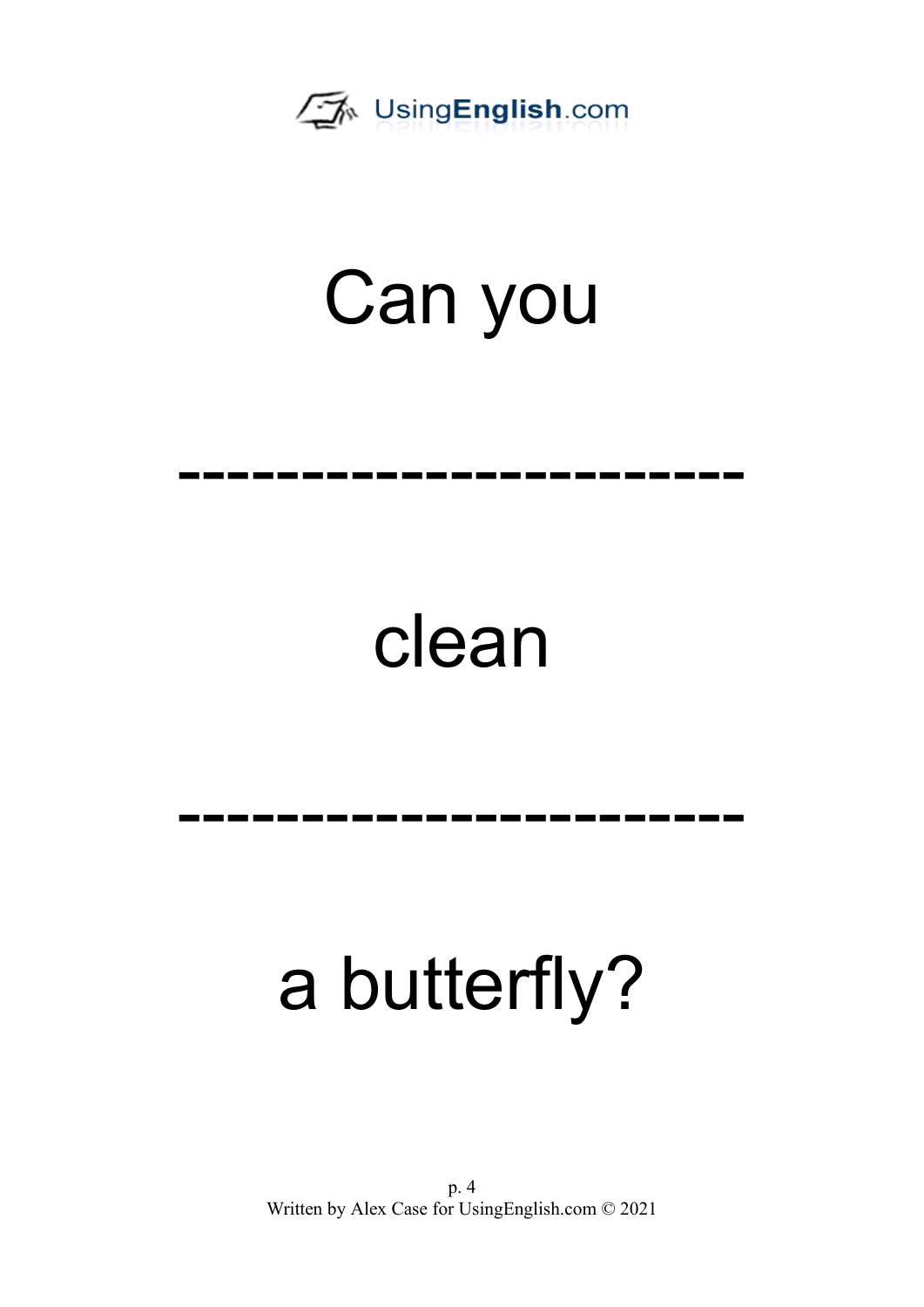

-----------------------

## climb

-----------------------

## a baseball?

p. 5 Written by Alex Case for UsingEnglish.com © 2021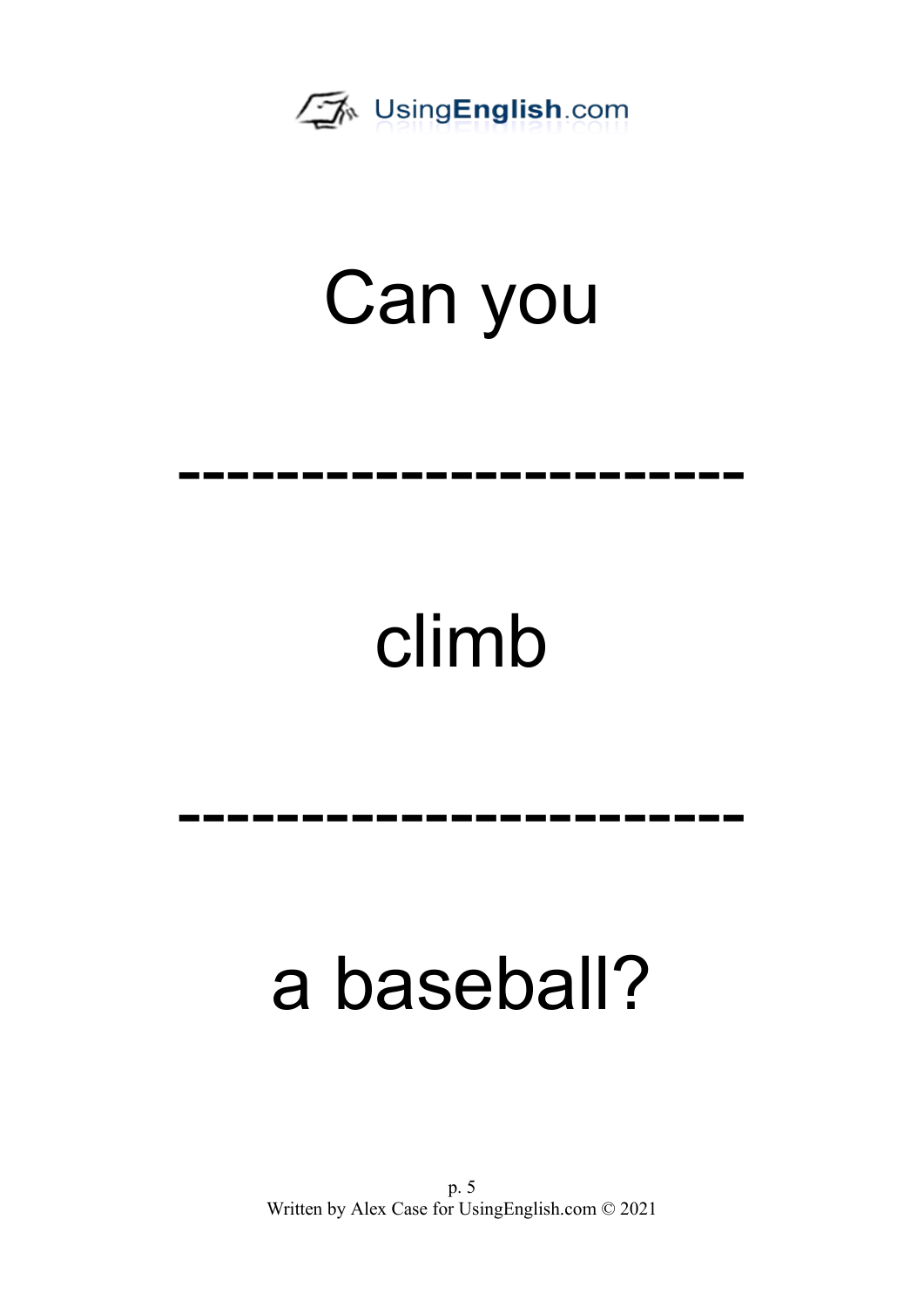

-----------------------

## cook

-----------------------

## a chair?

p. 6 Written by Alex Case for UsingEnglish.com © 2021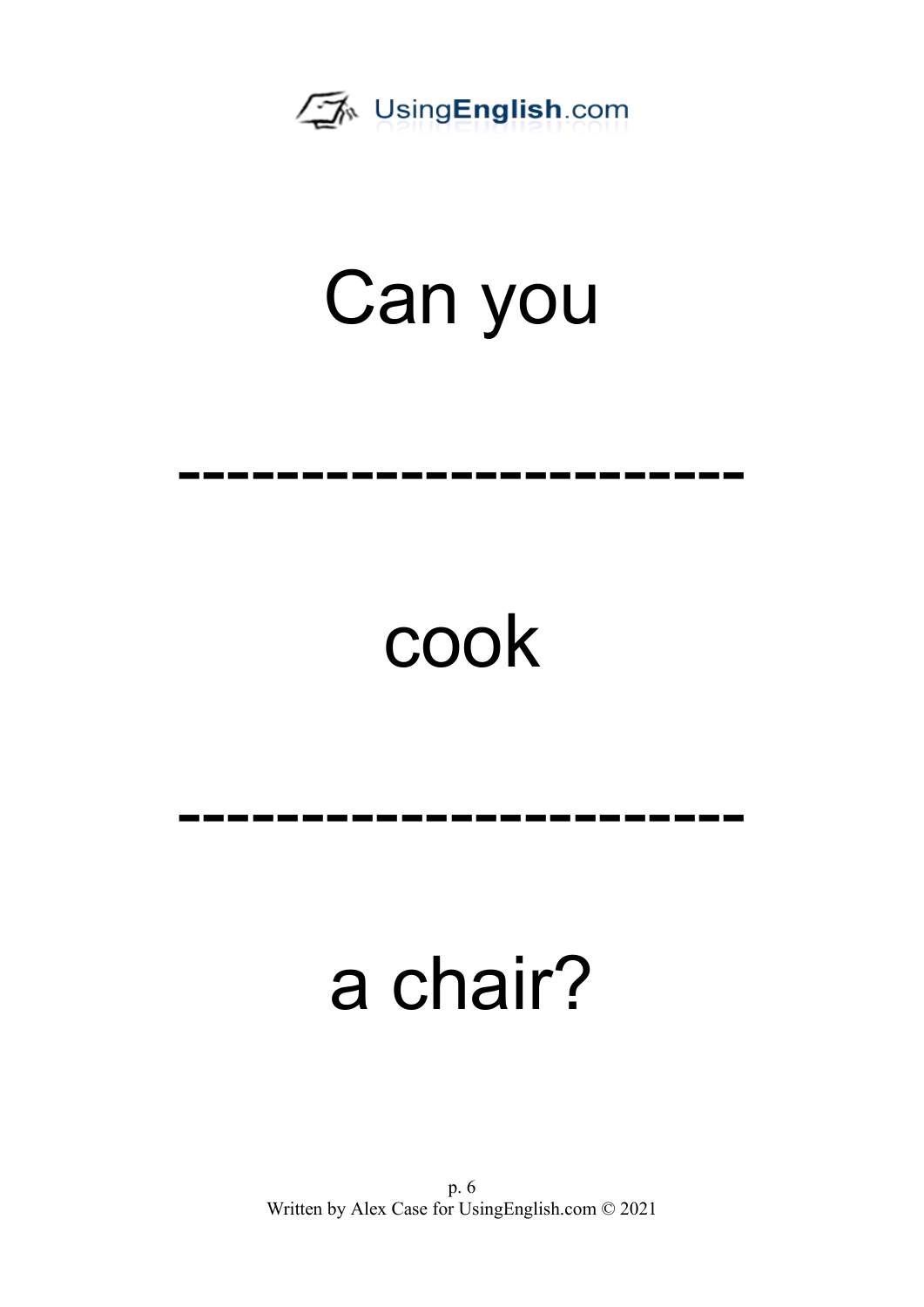

-----------------------

#### eat

## -----------------------

## a dictionary?

p. 7 Written by Alex Case for UsingEnglish.com © 2021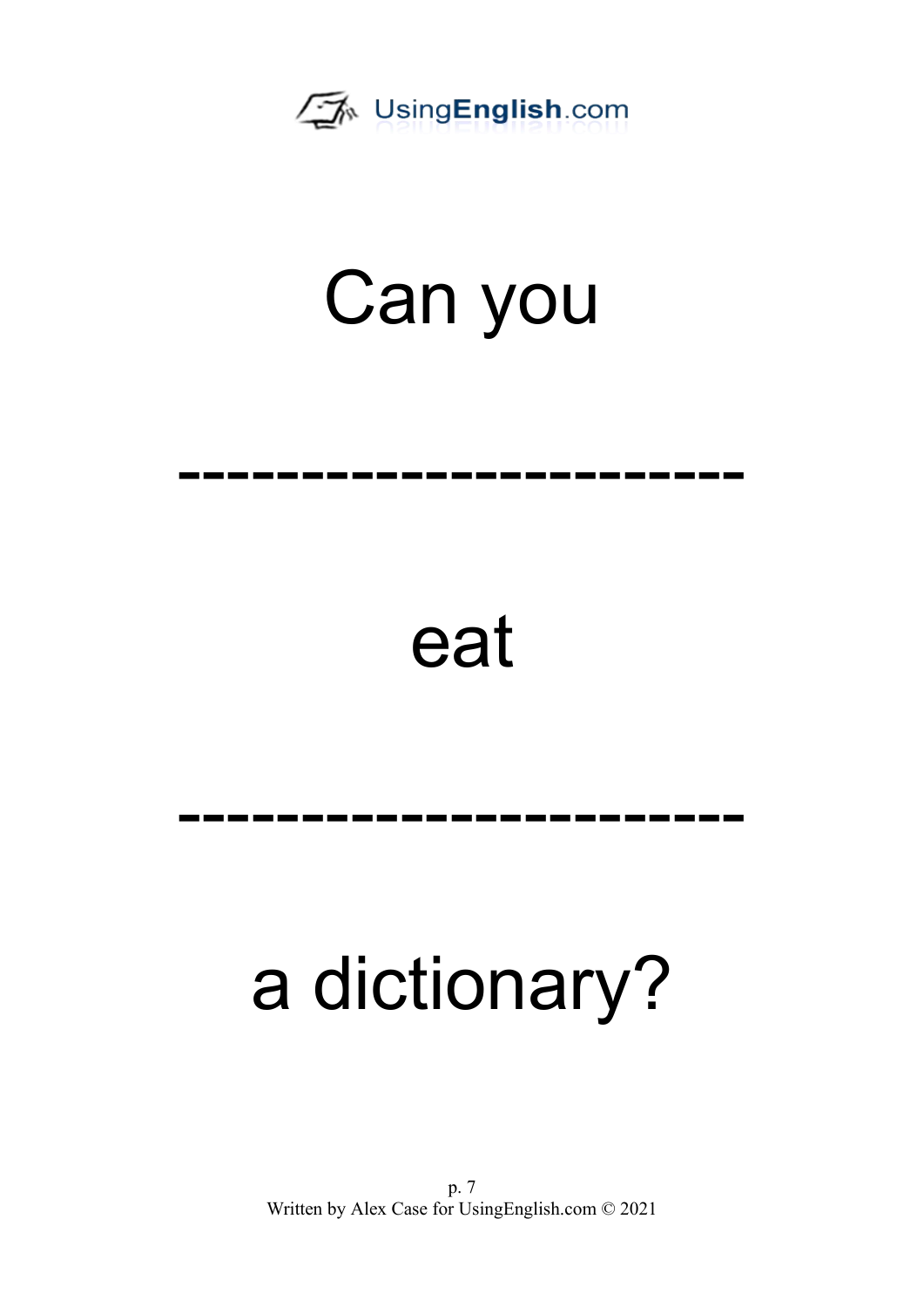

-----------------------

#### grow

## -----------------------

## your English teacher?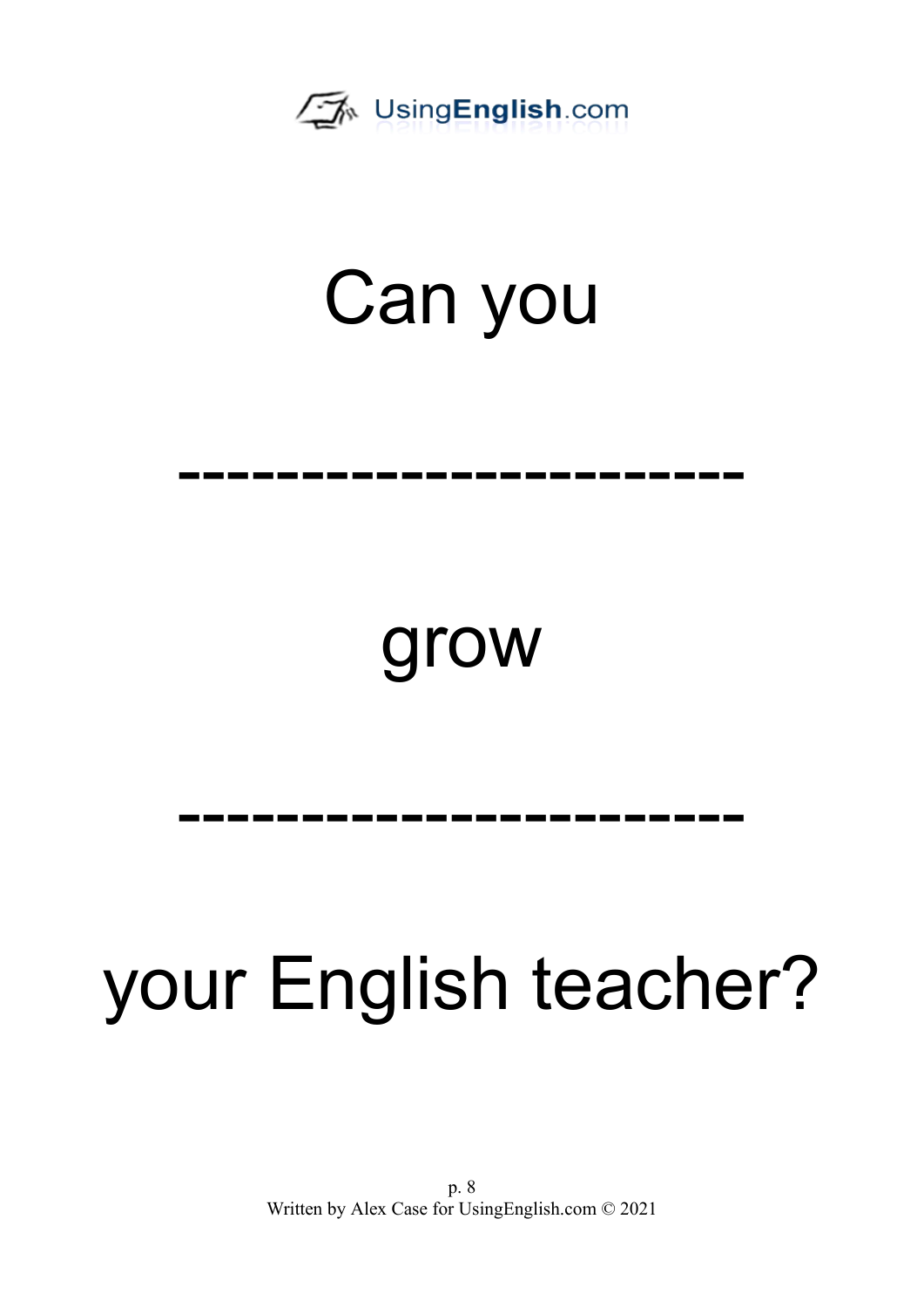

-----------------------

## paint

-----------------------

## your homework book?

p. 9 Written by Alex Case for UsingEnglish.com © 2021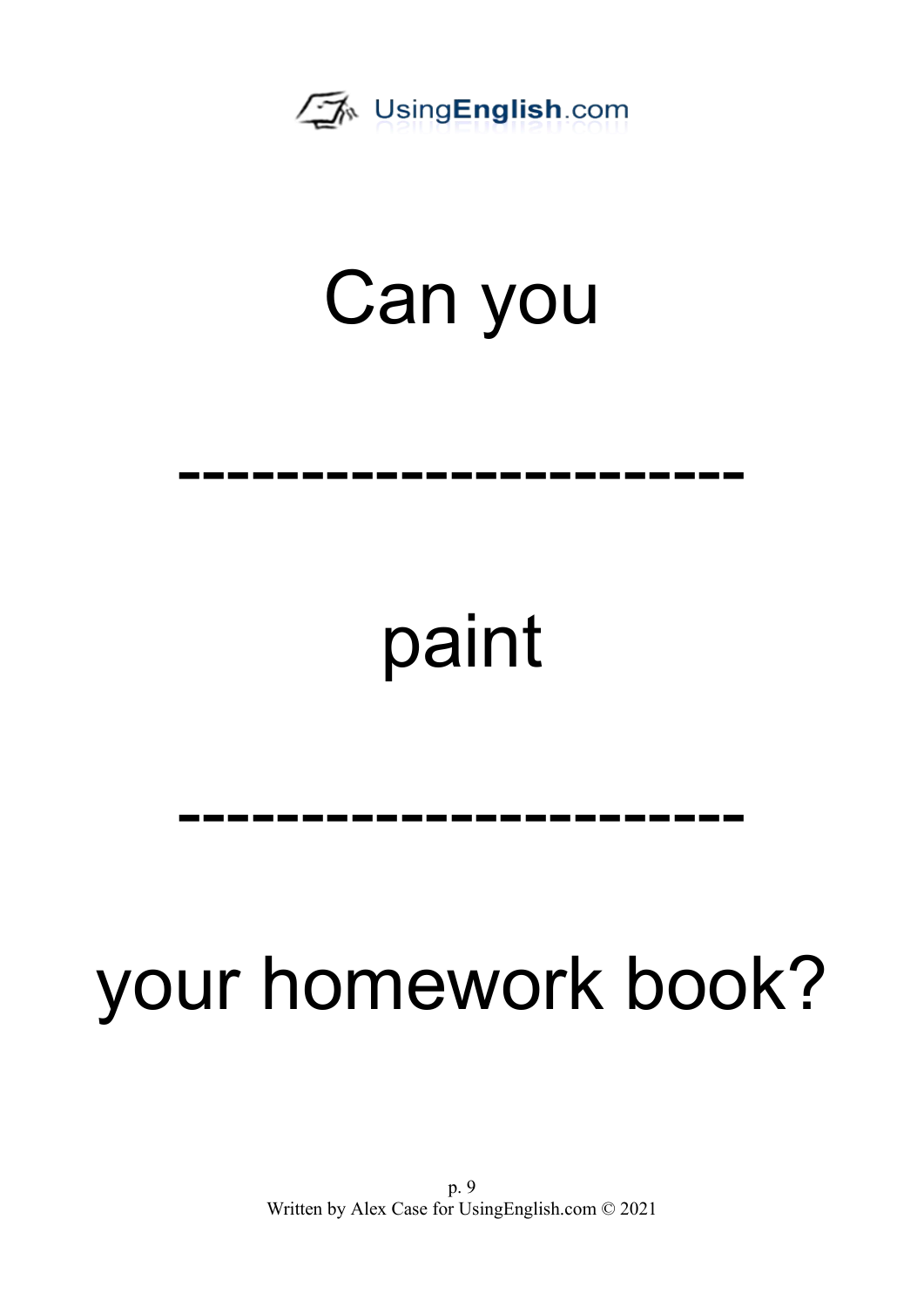

-----------------------

#### pass me

-----------------------

## a flower?

p. 10 Written by Alex Case for UsingEnglish.com © 2021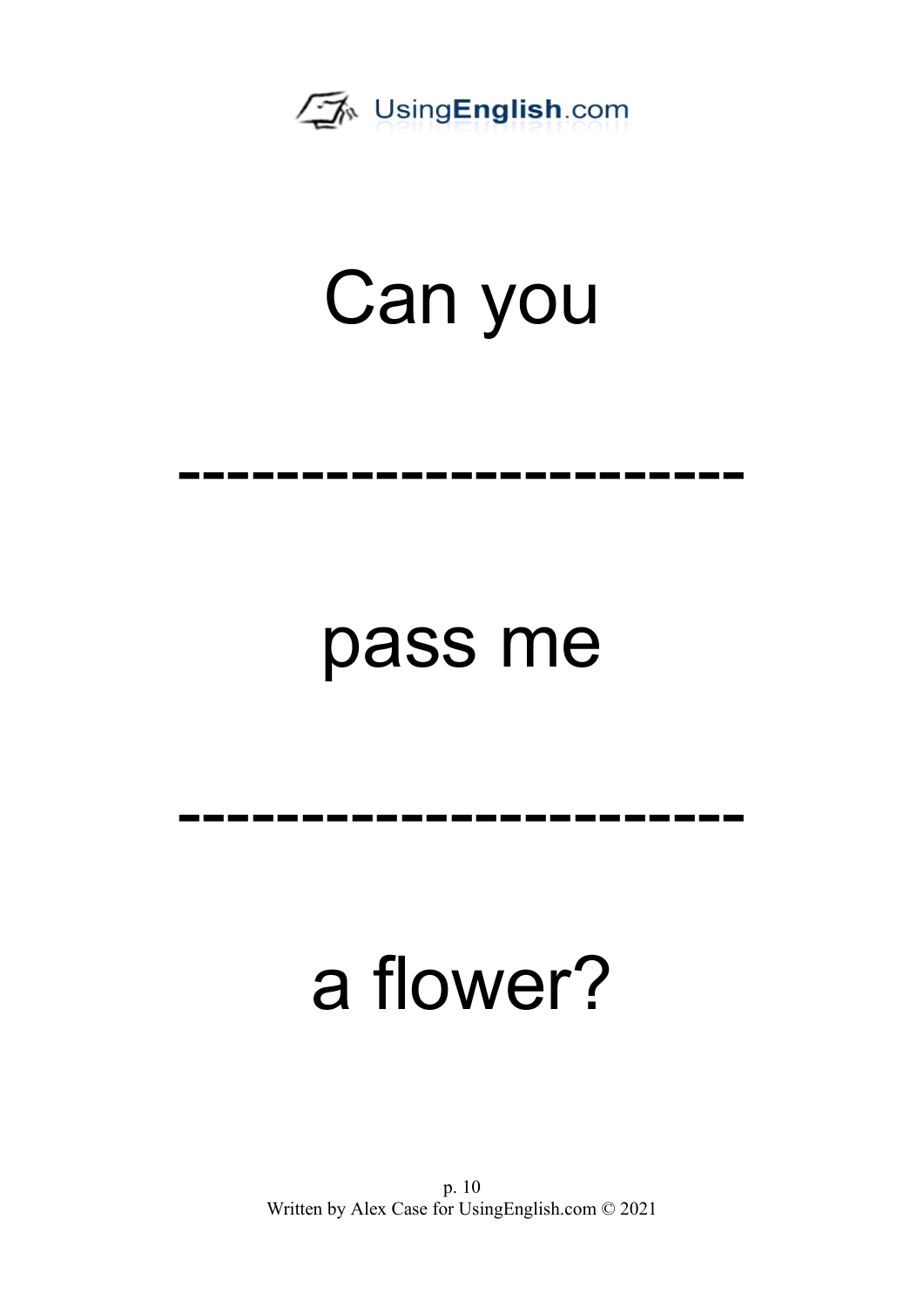

-----------------------

# pick up

-----------------------

#### a wall?

p. 11 Written by Alex Case for UsingEnglish.com © 2021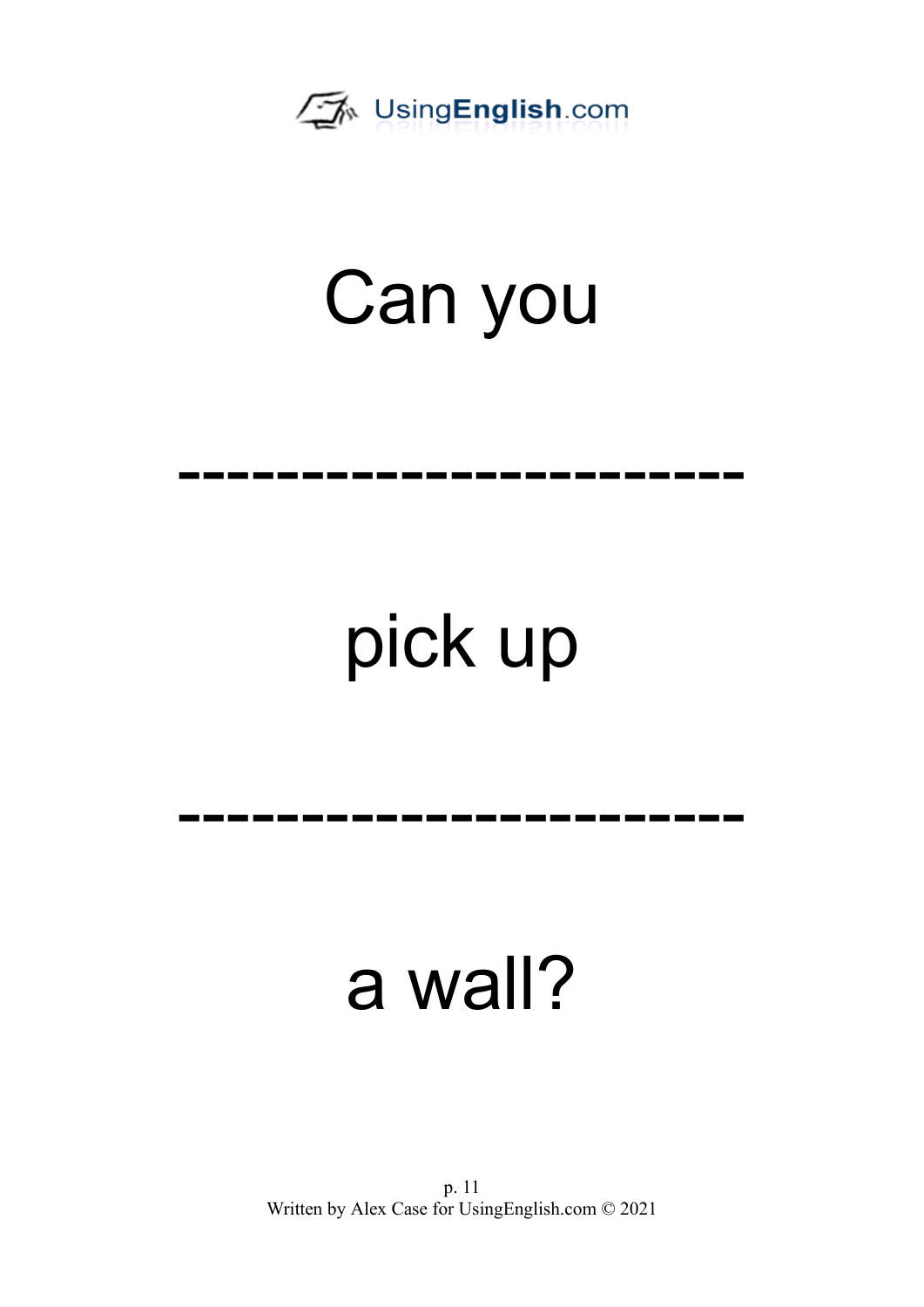

-----------------------

## put on

-----------------------

## four bananas?

p. 12 Written by Alex Case for UsingEnglish.com © 2021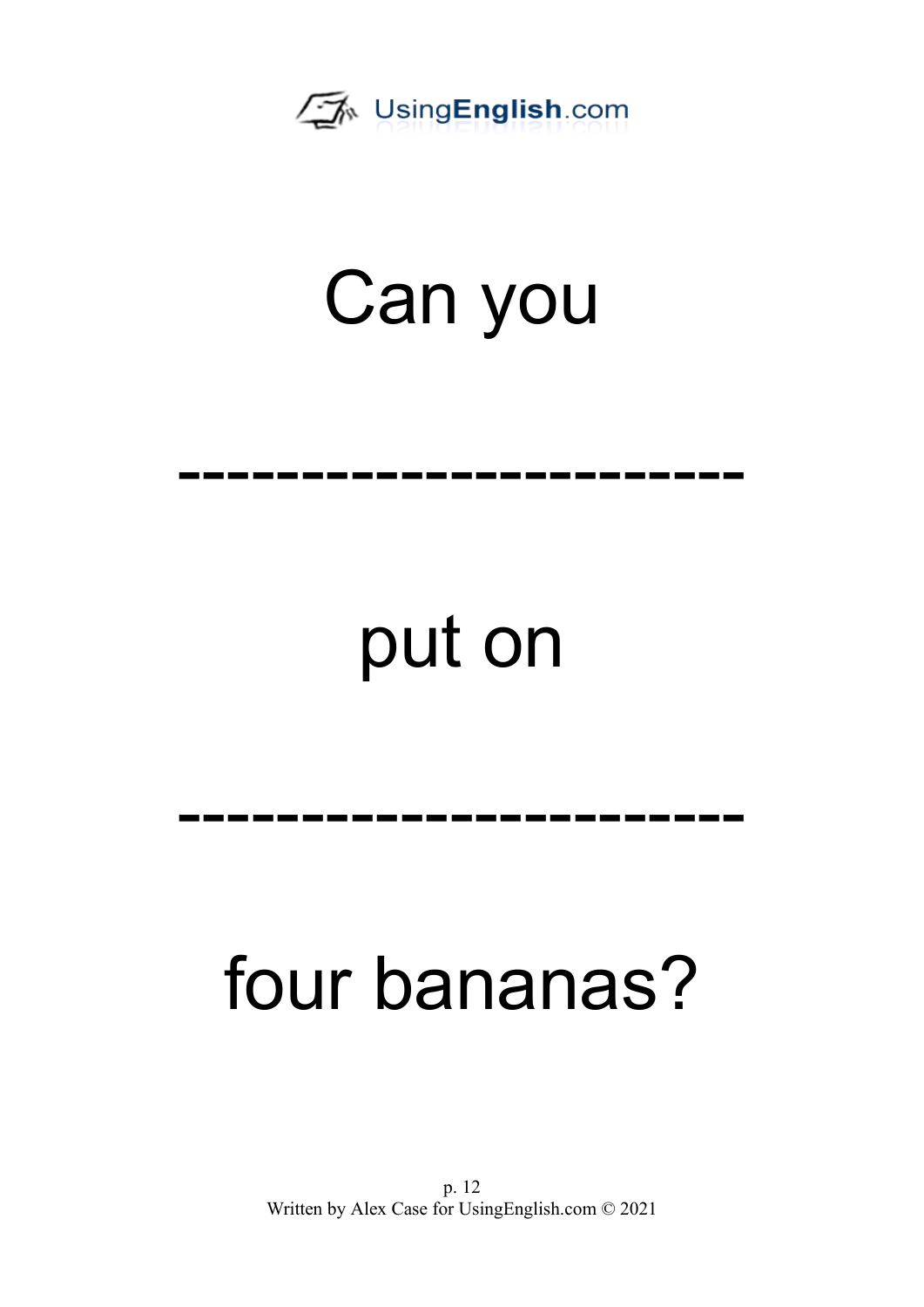

-----------------------

### read

-----------------------

#### a tie?

p. 13 Written by Alex Case for UsingEnglish.com © 2021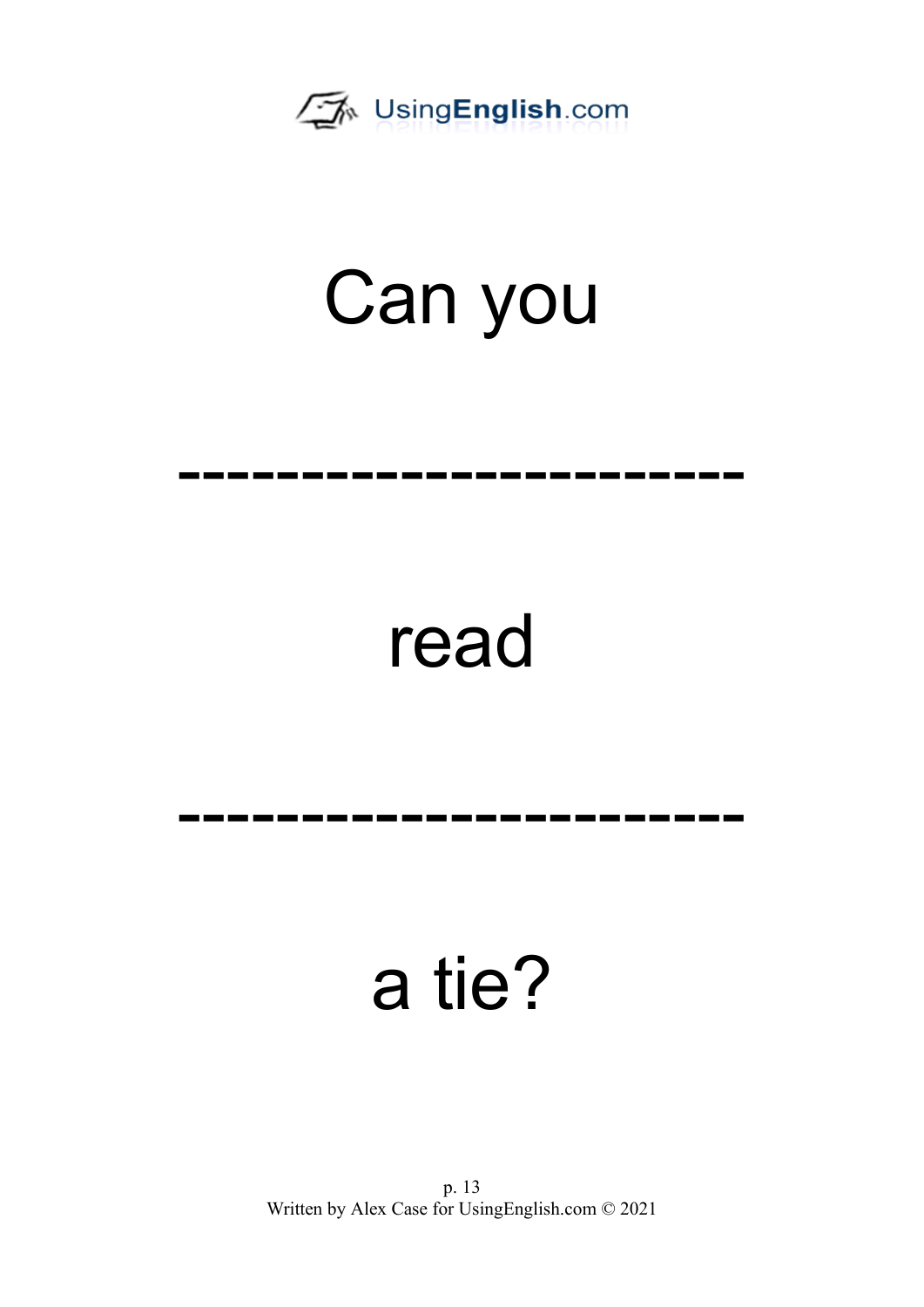

-----------------------

## ride

## -----------------------

#### an eraser?

p. 14 Written by Alex Case for UsingEnglish.com © 2021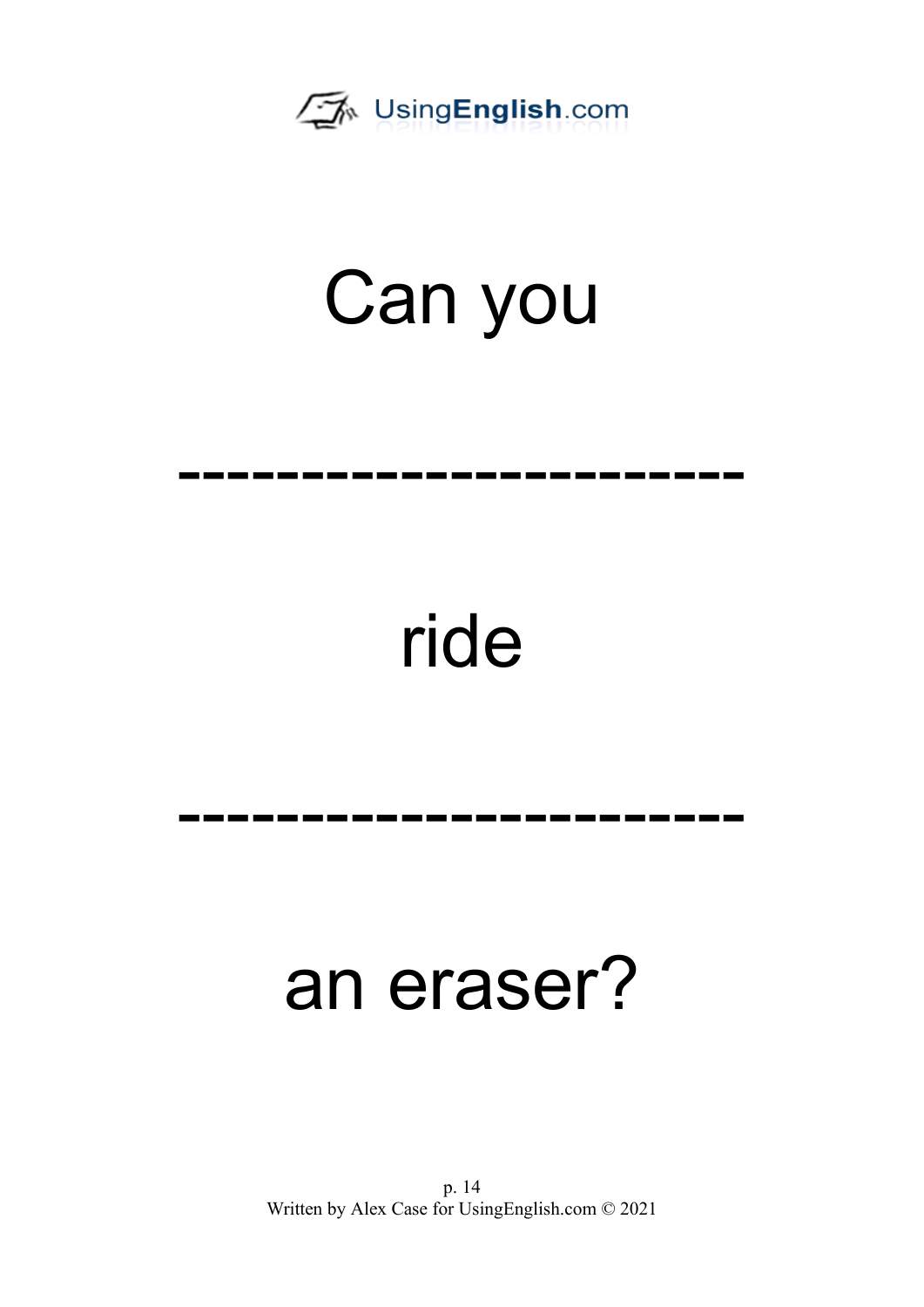

-----------------------

## speak to

-----------------------

## vegetable soup?

p. 15 Written by Alex Case for UsingEnglish.com © 2021